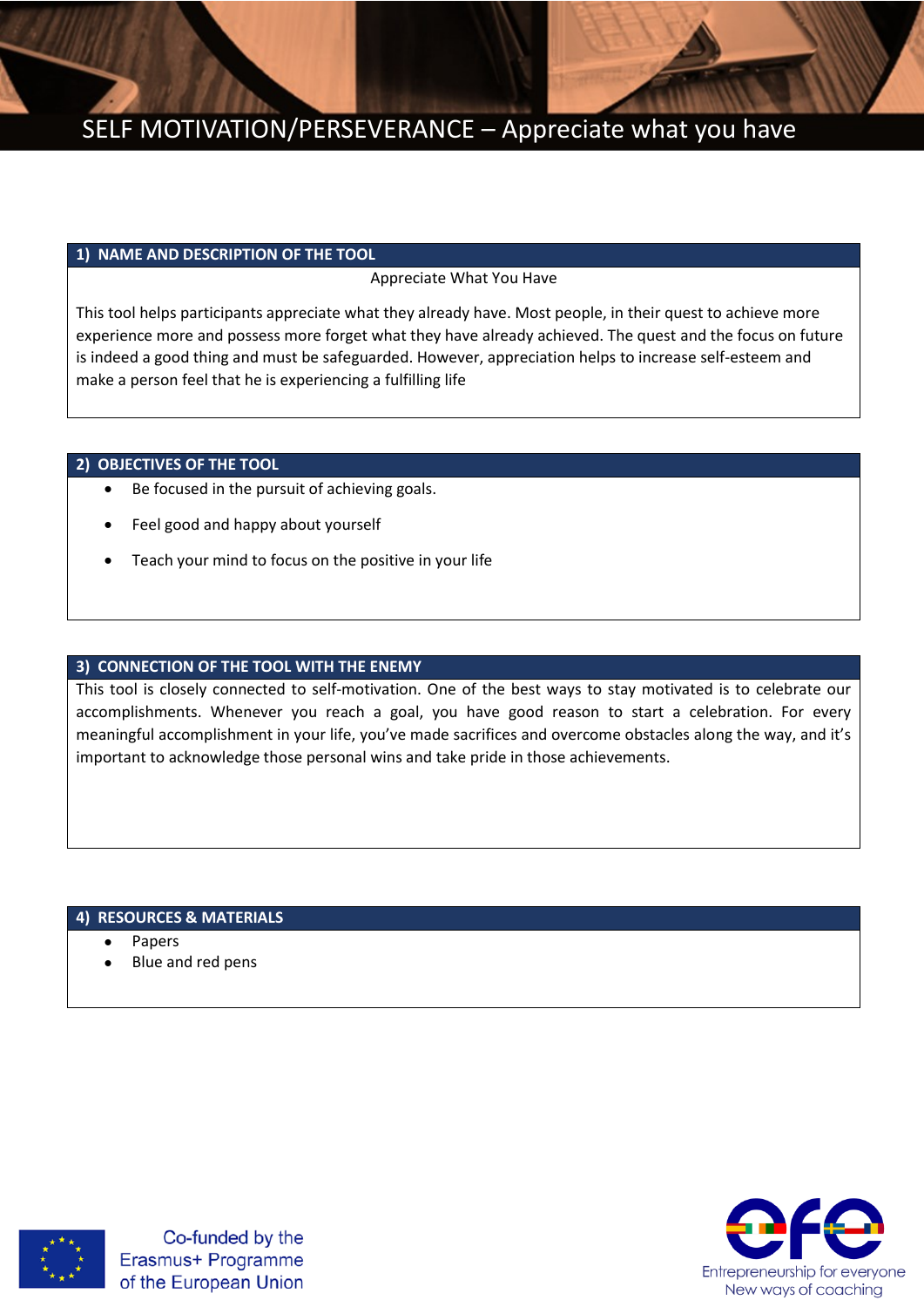# SELF MOTIVATION/PERSEVERANCE – Appreciate what you have

#### **5) IMPLEMENTATION OF THE TOOL**

There are three stages in this tool.

Explaining the Exercise: 2 minutes

STAGE ONE: 5 minutes

- Ask participants to consider their achievements, possessions and accomplishments. Ask them to write a list or capture them in a mind map.
- Ask participants to write as fast as they can as soon as ideas come to their minds. The aim is for them to capture whatever they have already in mind rather than thinking hard to find them.
- For this part, instruct participants to write with blue pens.
- Explain that they don't have to share anything they don't want to with other. They should be honest with themselves as they go through the exercise.
- Allocate 5 minutes for this part.

STAGE TWO: 18 minutes (5 min sharing + 3 min adding more ideas+ 10 min discussion)

- Ask participants to share what they have captured with others and explain what they appreciate. Again, they are free to share what they like. The purpose here is to inspire others on ideas.
- Allocate 5 minutes for this part.
- Now, ask participants to refer back to their lists or mind maps and add more ideas on what they appreciate or have achieved. This is their second chance to record what they might have missed in part 1.
- Ask participants to write these additional items with red pens.
- Allocate 3 minutes for this part.
- Now, ask participants to look at their lists and focus on those in red which have just been added. Why did they miss them in the first round? Does this suggest that they might not be as appreciative for these areas as they should be? Why have they considered certain areas first (blue) instead of areas they considered later (red)?
- Encourage a discussion on what this suggests. (10 minutes)

STAGE THREE: Group feedback: 10 minutes

- Follow with a discussion. You can use the following questions as examples:
	- How do you feel having gone through this exercise?
	- Has it made you think about areas that you have not considered for a while?
	- Has the appreciation of your past achievements, accomplishments and luck made you more confident?
	- What do you think about those areas that you missed?
	- Did others help reminding you that you also have these possessions and achievements?